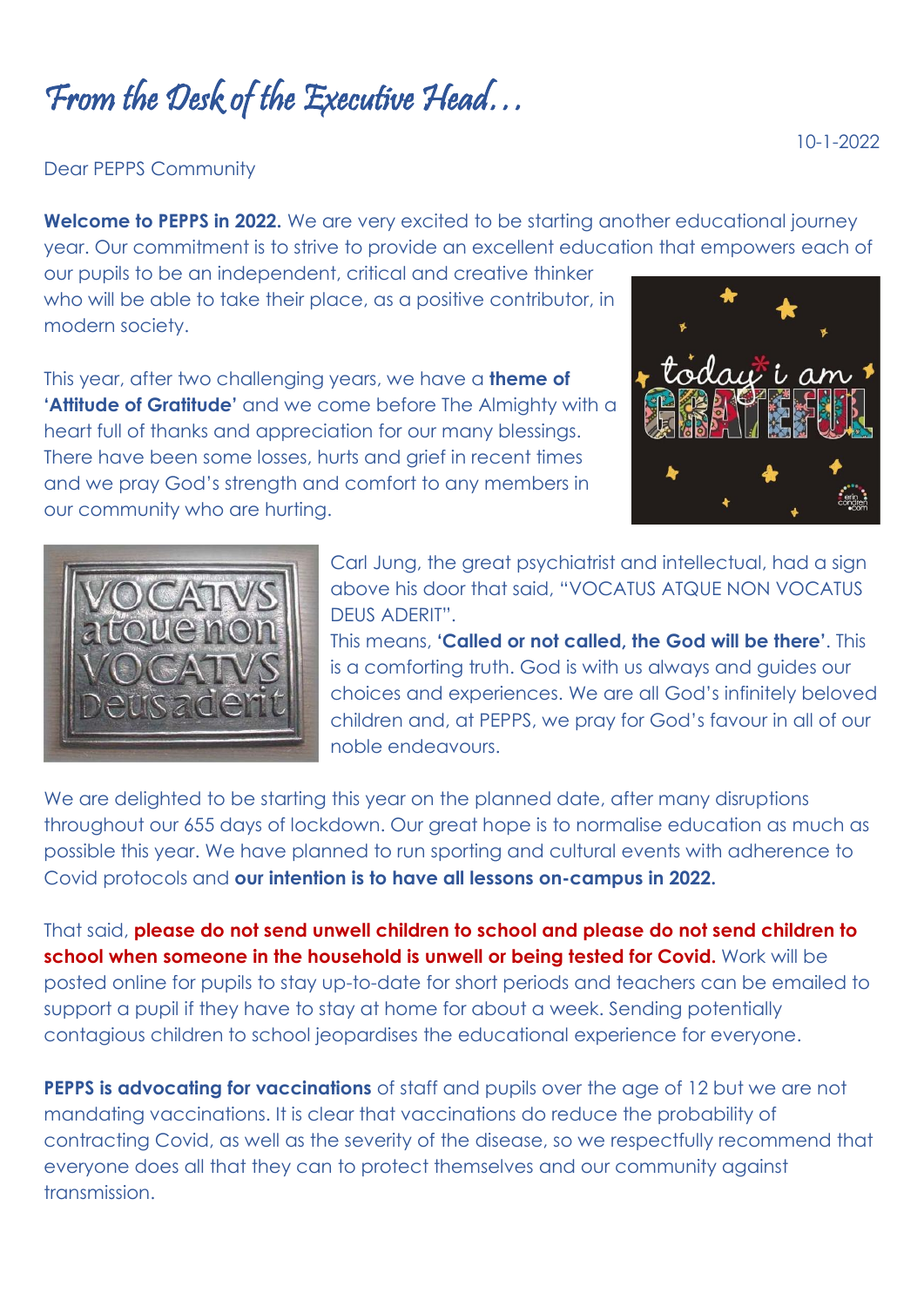PEPPS prides itself on offering the **full quota of school days annually**. Many schools have cut terms short or started late and not made up the days. PEPPS, however, has ensured that our pupils receive the full benefit of high-quality education for all of the mandated days each year. The philosophy of **giving full value to our families** is one that we stand for in many regards.

Our **schools' fees are calculated to include all compulsory expectations** and we strive to minimise add-ons onto the fee account, allowing for each family to budget effectively. The fees include the essential books, grade excursions and some stationery in the junior grades. Pupils write IEB-run international benchmarking tests in Grades 3, 6 and 9. These, as well as the IEB final examination fees, are included in PEPPS's school fees. Also built into the fees are compulsory class activities, guest speakers, the matric dance, some online academic platforms, academic wifi usage, school photos and extra-curricular activities. We pride ourselves on **offering a value for money product** that is difficult to rival.

Simultaneously, PEPPS has managed to invest in land, buildings, facility development and technological hardware and infrastructure over the last few years. Our accounts are audited annually and no irregularities have been picked up. **We run an effective and efficient organisation with the primary goal of serving the pupils.** We receive approximately 2% of our income from government grants and the rest comes from school fees. All of our salaries, utilities, security, maintenance and stationery have to be paid out of these fees, which is why it is essential that all families honour their contractual obligation to contribute to the economic well-being of the schools by timeously paying for the service provided.

**We are incredibly grateful that 99,3% of our 2021 invoices have been paid by our parents. Thank you for entrusting your child's education to PEPPS and making the work that we do possible.** We look forward to your continued support in 2022.

PEPPS continues to take a progressive approach to educational practice and we are delighted to see our pupils increasingly taking ownership of their learning. **Each pupil is set up for personal success** and we always give careful professional consideration to what would be in the best interest of the pupil that we are working with. We trust that our families feel the **deep care and appreciation that our teachers have for their pupils.**

In the middle of February, I always deliver my 'State of PEPPS' address. Last year it was a video, but I am hoping to speak at each campus this year. In order to make my presentation as meaningful as possible, I would like to weave my speech around questions and compliments from our parents. **If you have a question that you would like to ask or a compliment or observation that you would like to share with me, please fill in the 'Ask Annabel' Google Form before 31 January 2022.** I shall try my best to address all the matters raised via this platform.

Link to 'Ask Annabel' form - <https://forms.gle/VCEtTJ9HtJ1dvXW48>